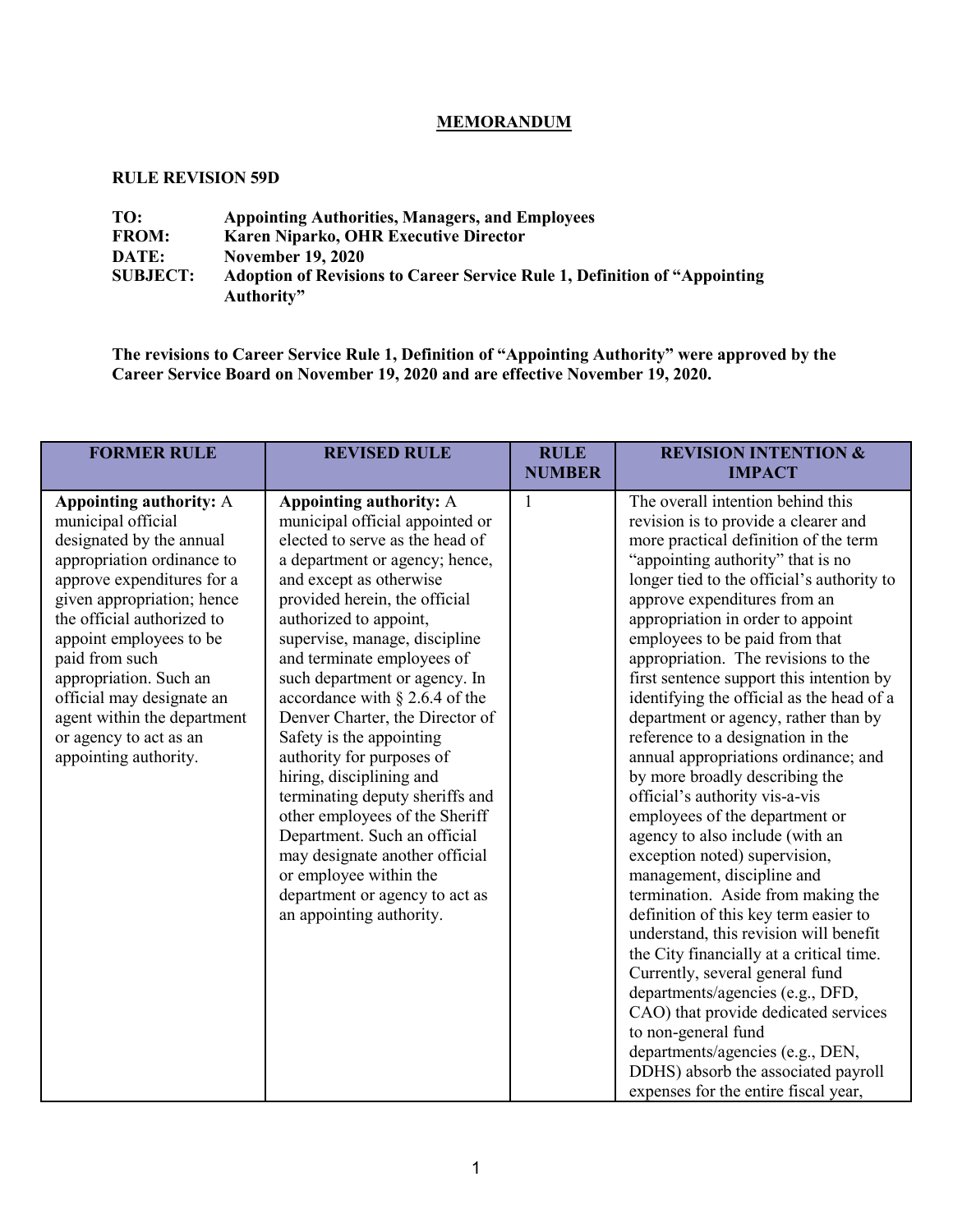| <b>FORMER RULE</b> | <b>REVISED RULE</b> | <b>RULE</b><br><b>NUMBER</b> | <b>REVISION INTENTION &amp;</b><br><b>IMPACT</b>                                                                                                                                                                                                                                                                                                                                                                                                                                                                                                                                                                                                                                                                                                                     |
|--------------------|---------------------|------------------------------|----------------------------------------------------------------------------------------------------------------------------------------------------------------------------------------------------------------------------------------------------------------------------------------------------------------------------------------------------------------------------------------------------------------------------------------------------------------------------------------------------------------------------------------------------------------------------------------------------------------------------------------------------------------------------------------------------------------------------------------------------------------------|
|                    |                     |                              | after which they receive<br>reimbursement. This rule revision will<br>allow the City to shift those payroll<br>expenses directly to the non-general<br>fund departments/agencies, without<br>impermissibly changing which official<br>is the "appointing authority" over the<br>affected employees.<br>The second sentence was added to<br>explain that the Charter designates the<br>Director (or Manager) of Safety, rather<br>than the Sheriff, as the appointing<br>authority over uniformed and non-<br>uniformed employees of the Sheriff<br>Department for purposes of hiring,<br>discipline and termination.<br>The third sentence was revised to<br>remove the word "agent" and<br>substitute the more commonly used<br>terminology "official or employee." |